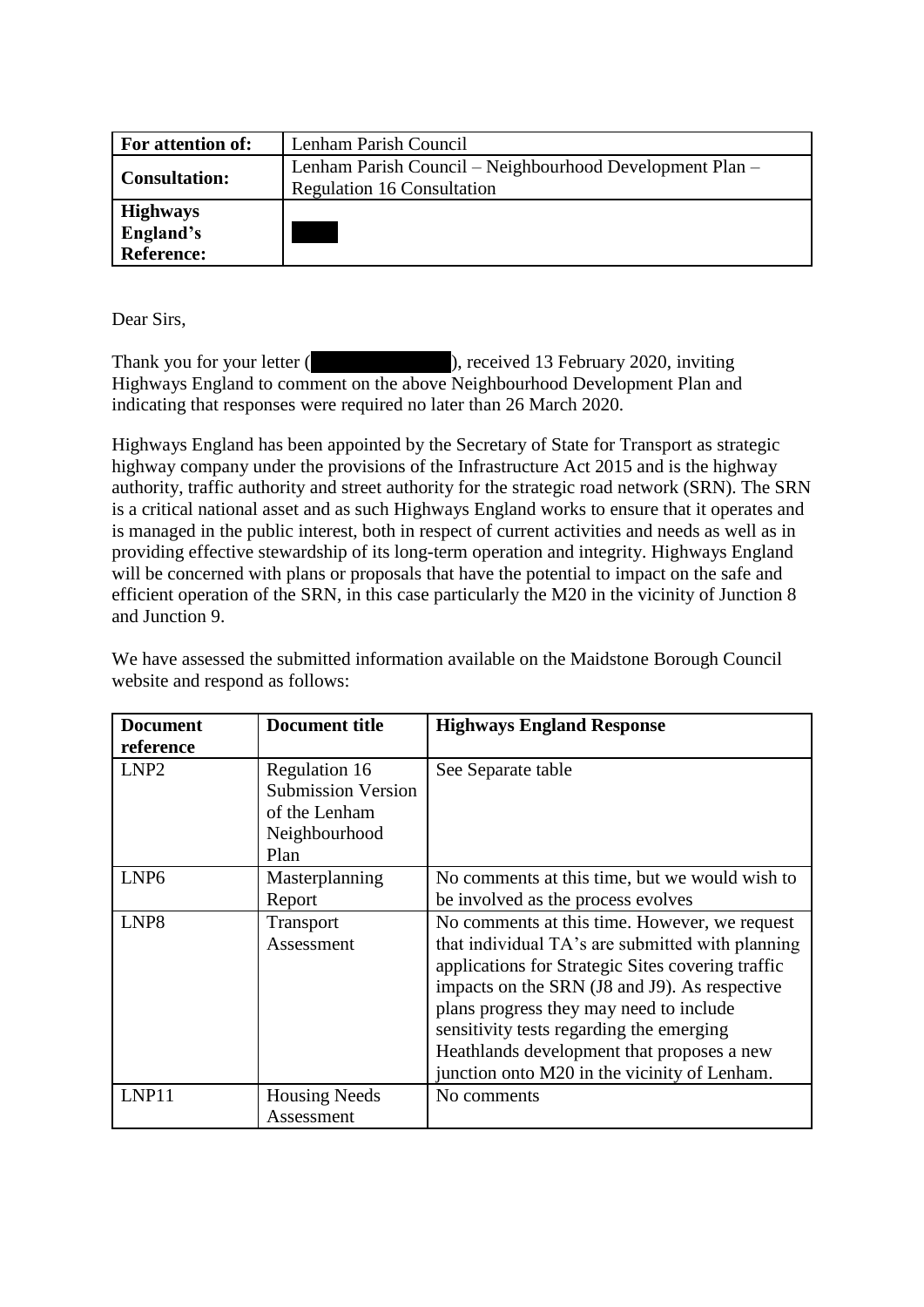| Lenham                                 | <b>Subject</b>                                              | <b>Highways England Response</b>                                                                                                                                                                                                                                                                                                                                                                                                                                                                                                                                                                                                                                                                                                                                                                                                                                                                                                                                                                                                                                                                                                                                                                                                                                                                                                    |
|----------------------------------------|-------------------------------------------------------------|-------------------------------------------------------------------------------------------------------------------------------------------------------------------------------------------------------------------------------------------------------------------------------------------------------------------------------------------------------------------------------------------------------------------------------------------------------------------------------------------------------------------------------------------------------------------------------------------------------------------------------------------------------------------------------------------------------------------------------------------------------------------------------------------------------------------------------------------------------------------------------------------------------------------------------------------------------------------------------------------------------------------------------------------------------------------------------------------------------------------------------------------------------------------------------------------------------------------------------------------------------------------------------------------------------------------------------------|
| Neighbourhood<br><b>Plan Reference</b> |                                                             |                                                                                                                                                                                                                                                                                                                                                                                                                                                                                                                                                                                                                                                                                                                                                                                                                                                                                                                                                                                                                                                                                                                                                                                                                                                                                                                                     |
| General comment                        | Housing<br>Allocation/<br>Transport<br><b>Evidence Base</b> | We note that the LNP<br>allocates 1,000 homes (until 2031) through 7<br>Strategic Housing Delivery Sites, in line with<br>MBLP; an additional 364 homes in Lenham<br>are allocated through committed<br>development.<br>is silent on the emerging Heathlands Garden<br>Community $($ >5,000 units) proposals under<br>the Maidstone Local Plan Review, that<br>includes a new M20 junction, at Lenham<br>Heath, which is approx. 2.5 miles to the<br>southeast of Lenham.                                                                                                                                                                                                                                                                                                                                                                                                                                                                                                                                                                                                                                                                                                                                                                                                                                                           |
|                                        |                                                             | Therefore as both plans progress they will need<br>to take each other into full consideration in<br>order to produce their respective, robust, up-to-<br>date and relevant transport evidence bases.                                                                                                                                                                                                                                                                                                                                                                                                                                                                                                                                                                                                                                                                                                                                                                                                                                                                                                                                                                                                                                                                                                                                |
| General comment                        | Transport<br><b>Evidence Base</b>                           | The nearest SRN junctions to Lenham are M20<br>Junction $8 (+10 \text{ miles west})$ and Junction $9(9$<br>miles east). It is likely that traffic generated by<br>the development sites accessing the SRN to<br>travel north towards Maidstone, would do this<br>via Junction 8. Likewise, any traffic generated<br>and travelling south towards Ashford and<br>Folkestone would join the SRN at Junction 9.<br>The evidence base will therefore require an<br>assessment of the individual and cumulative<br>impacts of the proposed sites and other<br>development on these junctions. The evidence<br>will need to take account of the existing adopted<br>Maidstone Local Plan and any other<br>commitments since it's modelling was produced.<br>While it is anticipated that most traffic generated<br>via the NLP will use M20J8 and that it has some<br>spare capacity, the evidence base will still need<br>to demonstrate whether the impacts can be<br>absorbed or NLP/LP led improvements will<br>need to be carried out. Therefore If this is the<br>case, the NLP will need to demonstrate how the<br>NLP led improvements will translate into<br>requirements for each allocation and/or other site<br>coming forward.<br>Equally, while M20J9 has capacity, it was<br>intended to be used by Ashford Core Strategy/ |